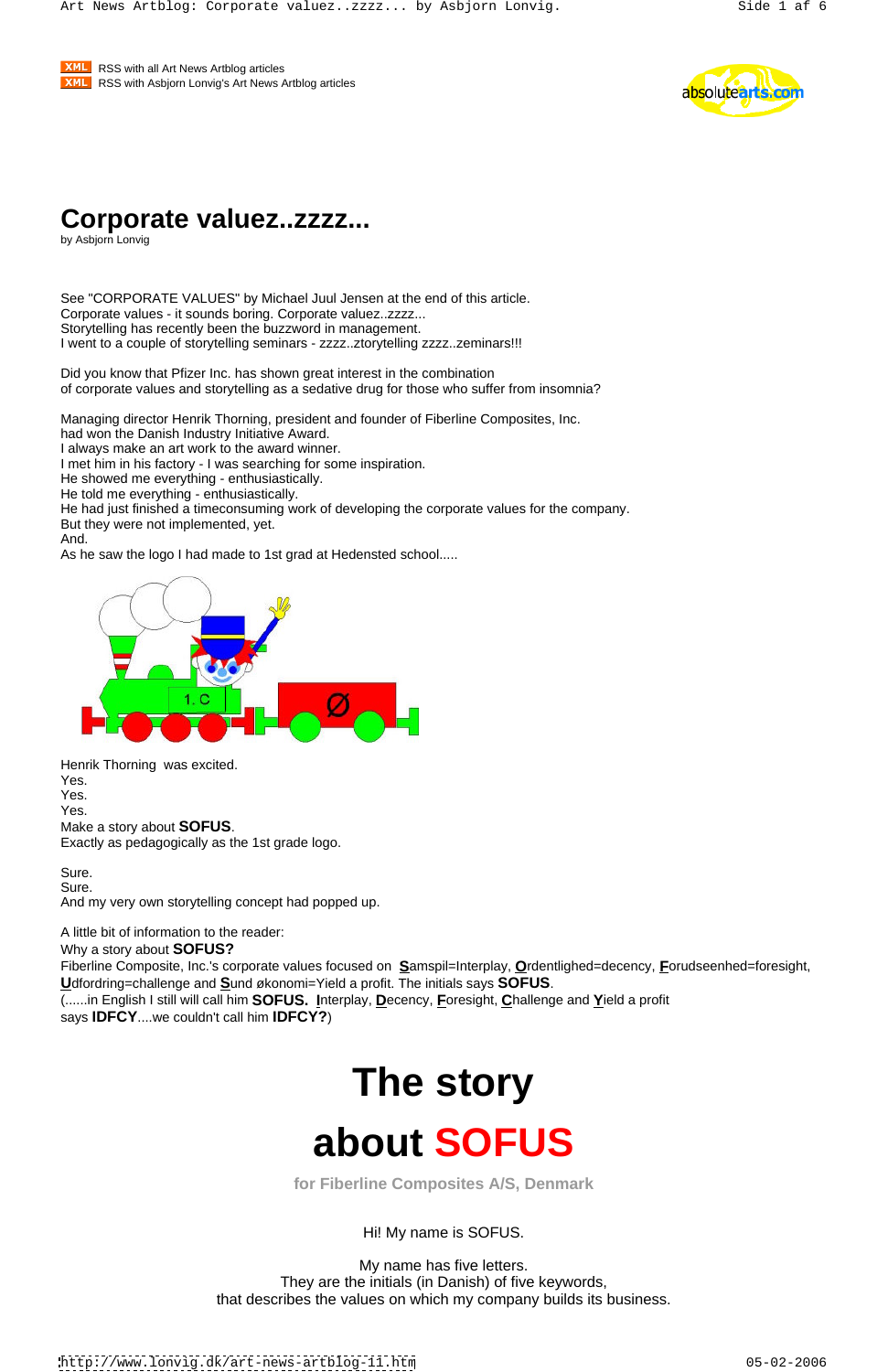#### The first keyword is interplay.



**Sofus Interplay**

Here I am with open arms, blue hair, which is a strong of the structure of the structure of the structure of the structure of the structure of the structure of the structure of the structure of the structure of the structure of the structure of the 4 freckles, large ears, a big smile, my very new overall trousers and a red Shirt inviting customers, colleges and cooperators to play with me. To work together with me. Then it becomes more fun for me and more fun for you to go to work.

We will become more enthusiastic.

We will communicate better, and what is most important, we will be better troubleshooters concerning those problems, that always will arise in an interplay.



In this way I can assure myself and anybody else that my work will be done in the same way every time achieving the highest possible standards.



**Sofus Decency**

Just for fun I have put on a halo. I am not very holy. I love beer and girls as everybody else. But in a cooperation, I believe there must be some rules. I keep what I promise. If there are any changes in what we have agreed we have to talk about it, even if it can be difficult.

#### My intention is that whatever I have committed myself to, will be achieved.

**Sofus Foresight** 

#### It is hard to foretell, especially about the future. Said the Danish humorist Storm P.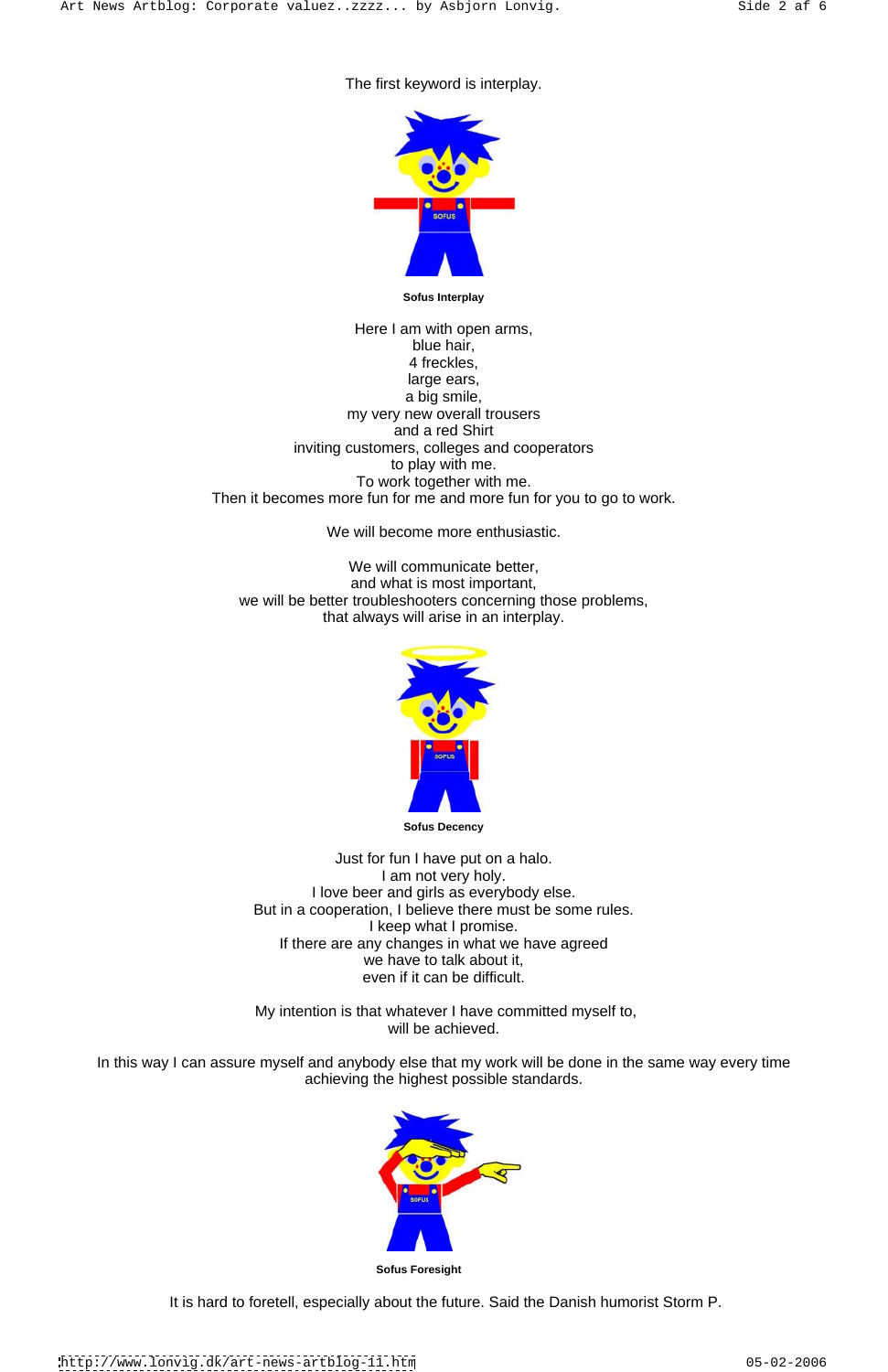However we are not supposed to foretell. We have to find all the elements, all the facts that can tell us what the future probably will be like. We have to keep a sharp lookout all the time. We have to make good educated guesses. We have to find out our goals. Then we know which way to point.

Recently I was in the city of all cities, Paris. I was in the Louvre where I saw Mona Lisa, I was in Montmartre, here I saw Place du Tetre with all the exhibiting and working artists, and I saw the huge white cathedral Sacré-Coeur. And I saw everything else you have to see in Paris. For instance the old Triumphal Arch and the new one. I was at the top of them both. I had to use the stairs in the old Triumphal Arch, but fortunately there was an escalator in the new Triumphal Arch. The Danish architect Johan Otto von Spreckelsen has created a spectacular edifice. Of course I was at the top of the Eiffel Tower, too. But is is old. It is rusty. it is heavy, heavy, heavy it must be hard to maintain. When you are taking the escalator to the top it creaked and made disturbing sounds. You almost believed that.....

We always try to achieve our goals. If there is something wrong about our goals, if they are not realistic, we will have them adjusted.



**Sofus Challenge**

I think Paris needs a new Eiffel Tower. As I returned home I wrote to the Mayor of Paris:

> Marie de Paris Bertrand Delanoë Hotel de Ville 5 rue de Lobau 75196 Paris RP

I told about the new tower, it is 50 meters higher than the Eiffel Tower is today. It is erected in the park Champ-de-Mar on Place Jaques Rueff between the river Seine and Ecole Militaire. The new tower is constructed of light materials free of maintenance and of very strong materials. Splendid idea, Bertrand Delanoë answered,

and asked for more details, stressing that the architecture should be like that of Spreckelsens new Triumphal Arch. Copying if possible some of the modernism and elegance of the new Arch in the Defence.

I went to my laboratory. To invent the right material. Concerning durability. Concerning strength. Concerning weight. Etc. **Example 20** Final contract to the contract of the contract of the contract of the contract of the contract of the contract of the contract of the contract of the contract of the contract of the contract of the contra And to find the right way to construct the new Eiffel Tower. And finally to make tests. As I had finished my work I showed the entire project to Bertrand Delanoë. He loved the project and he was enthusiastic about implementing it. SOFUS had invented a brand new modular system of building blocks. It was world news.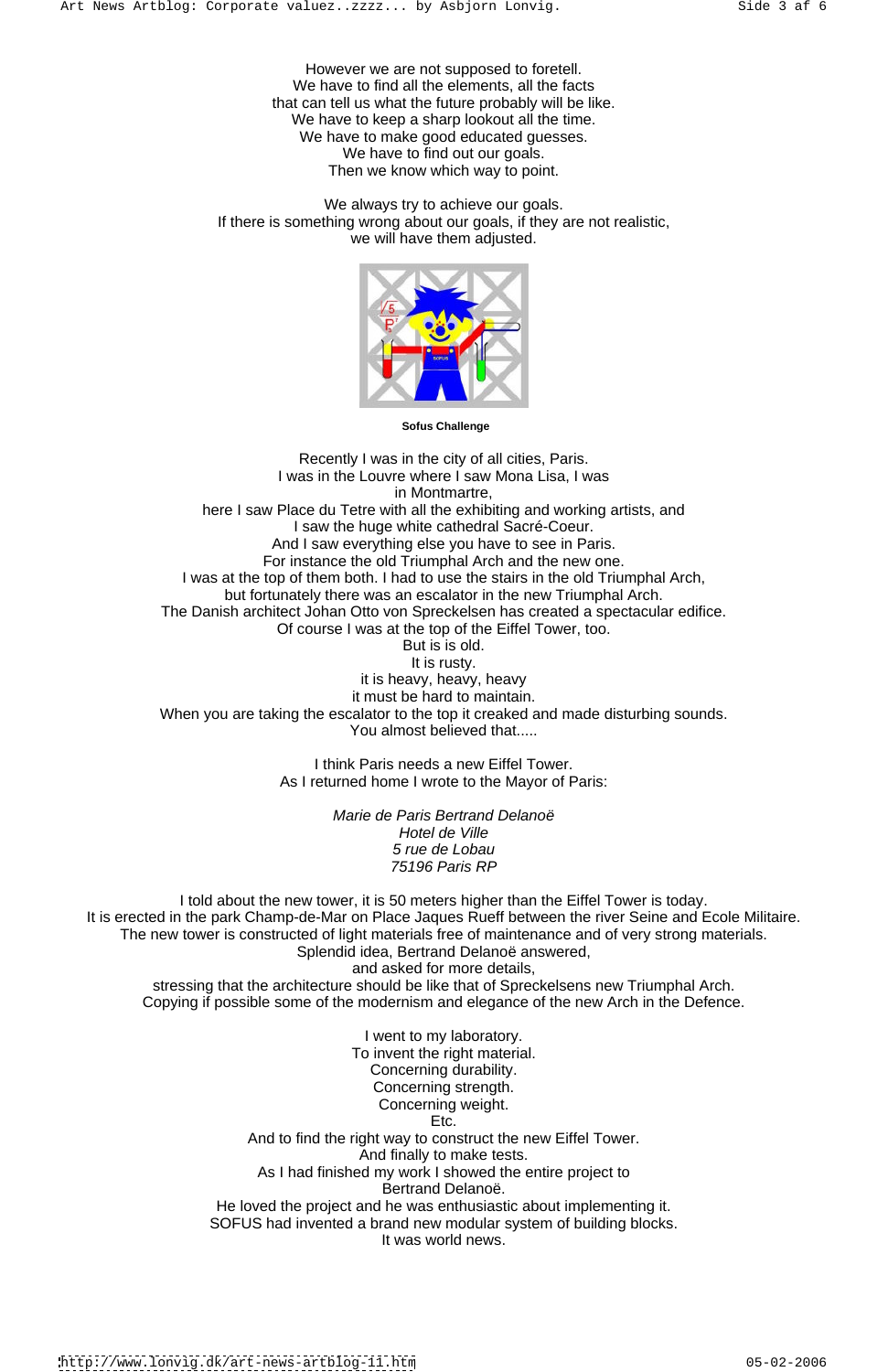

**The new Eifel Tower built in Fibre Composites Materials - applying tomorrow's materials today**

Next time you are in Paris, you must visit Champ-de-Mar on Place Jaques Rueff.



**Yield a profit Sofus** 

I have put on my office clothes and I have had my hair done. Now I am ready for talking about money. To keep a business going it is necessary to earn some money. Then we can still strengthen our knowledge and become less sensitive towards declining markets. Our customers must be as satisfied as we are. We must price our products reasonably, and sell reasonably, so that we yield a profit.

## **for Fiberline Composites A/S, Denmark**

**And SOFUS became a hit. New SOFUSes and new stories were created**





The story about SOFUS (in English) - storytelling with pedagogical motifs. Historien om SOFUS (in Danish) - storytelling The story about different SOFUSes (in English) - storytelling. Historien om forskellige SOFUS'er (in Danish) - storytelling.

**As a tribute to the employee's children we made a coloring book in English, Danish and Italian that your children can download and colorize** The story ..get rid og Angry-Sofus (in English) - the coloring book. The story .....bliv fri for Vrede-SOFUS (på dansk) - malebogen.

La storia LIBERATI DA SOFUS ARRABBIATO (in italiano) - il libro da Colorare.

**"CORPORATE VALUES"** 

<http://www.lonvig.dk/art-news-artblog-11.htm> 05-02-2006

 $\frac{1}{2}$  ,  $\frac{1}{2}$  ,  $\frac{1}{2}$  ,  $\frac{1}{2}$  ,  $\frac{1}{2}$  ,  $\frac{1}{2}$  ,  $\frac{1}{2}$  ,  $\frac{1}{2}$  ,  $\frac{1}{2}$  ,  $\frac{1}{2}$  ,  $\frac{1}{2}$  ,  $\frac{1}{2}$  ,  $\frac{1}{2}$  ,  $\frac{1}{2}$  ,  $\frac{1}{2}$  ,  $\frac{1}{2}$  ,  $\frac{1}{2}$  ,  $\frac{1}{2}$  ,  $\frac{1$ 

 $\overline{\phantom{a}}$  , and the contract of the contract of the contract of the contract of the contract of the contract of the contract of the contract of the contract of the contract of the contract of the contract of the contrac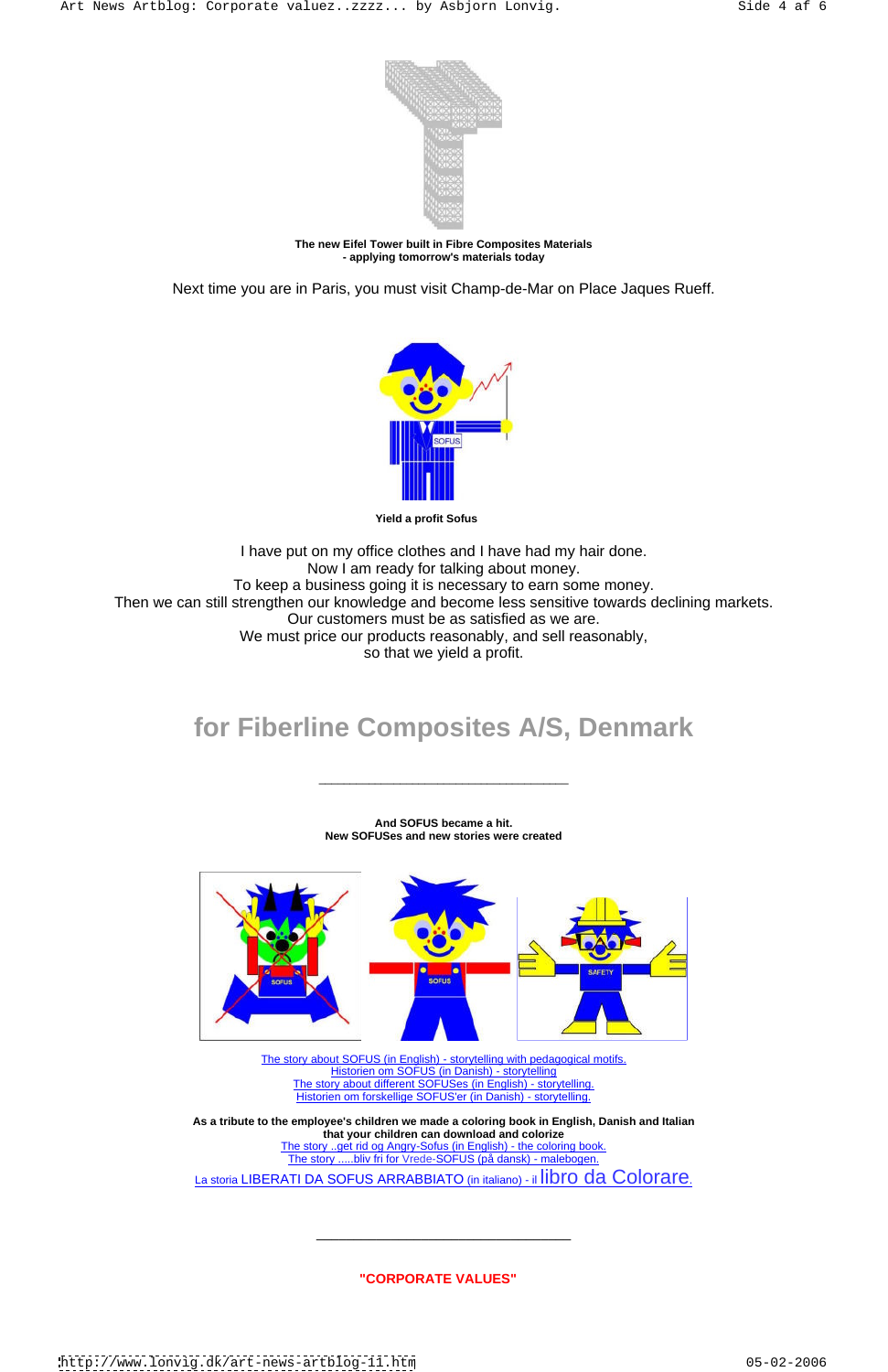By Michael Juul Jensen Extracts from an article in e-newsletter INSIDER [\(www.insider.mondo.dk](http://www.insider.mondo.dk)), published by Mondo A/S.

Translated into English and edited by Asbjorn Lonvig.

The good story is met with sympathy in a time, where the noise of messages is so extremely loud. In USA the corporate storytelling is the latest tool in stakeholder-relations, and in Denmark the attention to this tool is increasing. In storytelling the company has the opportunity to illustrate it's potential, a potential that is not shown in numbers and digits and fancy business visions. Storytelling is the opportunity to communicate the values and goals of a company.

 The good story is easy to remember and you want to tell it to others. It is an efficient tool to communicate important messages to all around a company - customers, suppliers, cooperators, competitors, employees, the press, politicians and not least stock-holders and potential investors.

In storytelling you have the tool to describe not measurable values and the development potential of a company. Concerning publishing these stories the corporate web site and e-newsletter of course are evident. It's quick and relatively easy. But it can as well be done by traditional means in the traditional media. The point is to tell a story that makes it quite clear that this exact company is something special.

Corporate storytelling started - not surprisingly - in USA. Some years ago Scott Rosenberg, the managing editor of the famous American e-zine Salon.com, wrote in an article "Story Time":

 "a beginning wave of interest from the corporate world - which is beginning to see narrative and storytelling as additional powerful tools in the marketing arsenal. In a business environment where 'branding' has become a mantra of power, many companies are beginning to think of advertising as an opportunity to tell their corporate story to the world. And marketers are looking for ways to capture stories from customers about how they feel about a company's products and services. Storytelling isn't just for kids any more - it's for CEOs, too."

PricewaterhouseCoopers is one of the companies that soon found out the impact of a good story on a more efficient branding. One of the partners, Bill Dauphinais, have said to "Fast Company":

"Brands are built around stories. And stories of identity - who we are, where we've come from - are the most effective stories of all. This is a powerful way to bring them to life."

Coca Cola has established a storytelling center i Las Vegas. In "The World of Coca-Cola" the company percents an entire adventure world in text, sound and pictures based on the Coca-Cola-brand. Director Channel Deborah MacCarthy, Coca-Cola's College, says that there is a thoroughly prepared branding strategy behind this untraditionally initiative:

"We wanted to bring the brand to life, to tell the stories of Coca-Cola, and to express Coca-Cola's core values: fun, refreshment, and specialness in people's lives."

The director of IBM's Institute of Knowledge Management, David Snowden

says about IBM's increased attention on the possibilities in storytelling:

"Organizations are beginning to understand that storytelling is not an optional extra. Stories are something that already exist as an integral part of defining what that organization is, what it means to buy from it, what it means to work for it. These are the early days in understanding the use of stories in modern business. The results, however, are sufficiently good that we now know that there are major benefits to be achieved from the use of stories and from the development of storytelling skills."

 In the book "The Springboard: How Storytelling Ignites Action in Knowledge Era Organizations", Stephen Denning writes about how he - back in 1996 - discovered the power of storytelling in motivating an entire organization to understand visions and bring visions into effect. In his work as director of Knowledge Management in The World Bank, Stephen Denning had for several years needed a better tool in promoting new initiatives than numbers, reports, graphs etc. At a meeting with the management he had the job to promote a new information system.